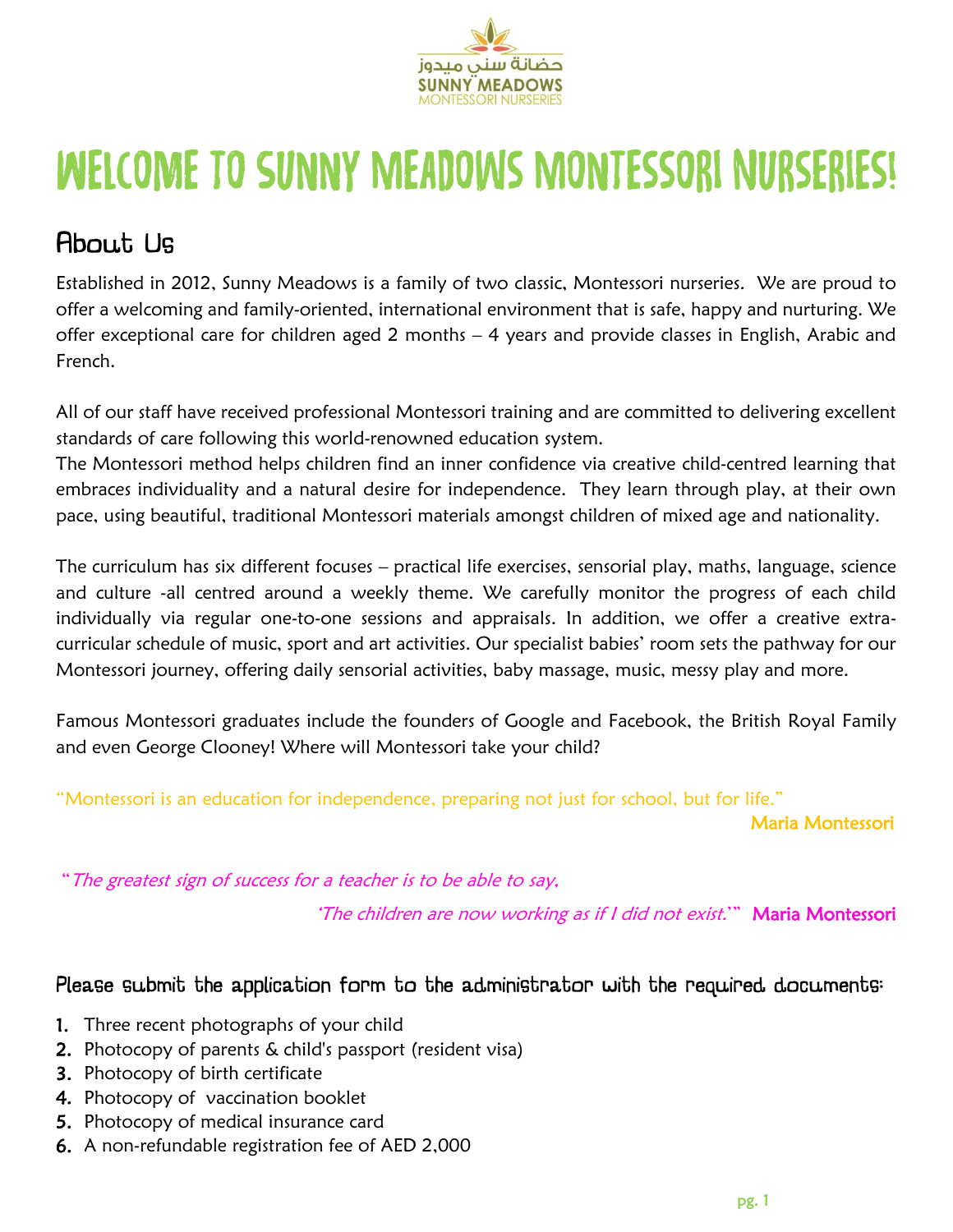

| Child's Details                                                                                                                 |                                     |  |                 |                          |  |                      |  |
|---------------------------------------------------------------------------------------------------------------------------------|-------------------------------------|--|-----------------|--------------------------|--|----------------------|--|
| Child's Number                                                                                                                  | (to be filled by the administrator) |  |                 |                          |  |                      |  |
| Child's Full Name                                                                                                               |                                     |  |                 |                          |  |                      |  |
| Child's Nick Name                                                                                                               |                                     |  |                 |                          |  |                      |  |
| Child's Date of Birth                                                                                                           |                                     |  |                 |                          |  | Child's Recent Photo |  |
| Sex                                                                                                                             | Male                                |  | Female          |                          |  |                      |  |
| Child's Nationality                                                                                                             |                                     |  |                 |                          |  |                      |  |
| Religion                                                                                                                        |                                     |  |                 |                          |  |                      |  |
| Mother Tongue                                                                                                                   |                                     |  |                 | 2 <sup>nd</sup> language |  |                      |  |
|                                                                                                                                 |                                     |  | Child's Profile |                          |  |                      |  |
| Has your child been to nursery before?<br>Yes                                                                                   |                                     |  |                 |                          |  | No                   |  |
| Has your child encountered difficulties at his/her previous<br>Yes<br>nursery?                                                  |                                     |  |                 |                          |  | No                   |  |
| If yes, please explain.                                                                                                         |                                     |  |                 |                          |  |                      |  |
| What is your child's favourite toy or comforter?                                                                                |                                     |  |                 |                          |  |                      |  |
| Has your child shown a fear of anything?<br>Yes<br>No                                                                           |                                     |  |                 |                          |  |                      |  |
| If yes, please explain.                                                                                                         |                                     |  |                 |                          |  |                      |  |
| Does your child need help with food?<br>Yes                                                                                     |                                     |  |                 |                          |  | No                   |  |
| Does your child need help with potty training?<br>Yes                                                                           |                                     |  |                 |                          |  | No                   |  |
| Has your child received any kind of learning or behaviour support<br>Yes<br>No<br>and/or experienced any learning difficulties? |                                     |  |                 |                          |  |                      |  |
| If yes, please provide details below (i.e. speech therapy, etc.) and provide copies of reports from therapist if<br>available.  |                                     |  |                 |                          |  |                      |  |
| Please list any special interests or talents your child has.                                                                    |                                     |  |                 |                          |  |                      |  |
| Anything else you would like us to know about your child.                                                                       |                                     |  |                 |                          |  |                      |  |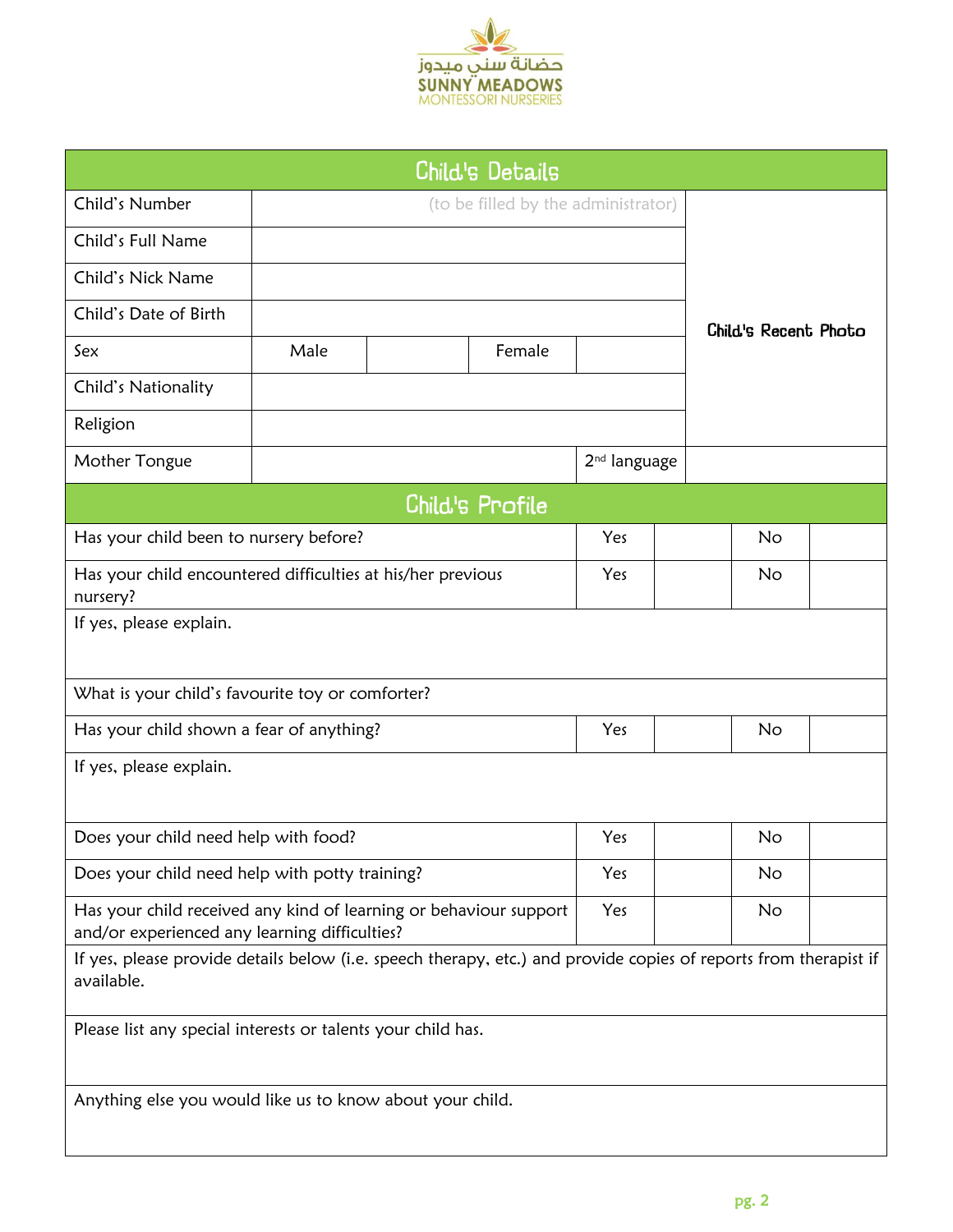

| <b>Family Details</b>              |              |          |                                      |          |         |         |            |           |        |                                                               |  |
|------------------------------------|--------------|----------|--------------------------------------|----------|---------|---------|------------|-----------|--------|---------------------------------------------------------------|--|
| <b>Parents</b>                     |              | Mother   |                                      |          |         |         |            |           | Father |                                                               |  |
| <b>Full Name</b>                   |              |          |                                      |          |         |         |            |           |        |                                                               |  |
| Nationality                        |              |          |                                      |          |         |         |            |           |        |                                                               |  |
| Occupation                         |              |          |                                      |          |         |         |            |           |        |                                                               |  |
| Place of Work                      |              |          |                                      |          |         |         |            |           |        |                                                               |  |
| Home Address                       | Area         |          |                                      |          |         |         |            | Street    |        |                                                               |  |
| Residence Number                   |              |          |                                      |          |         |         |            |           |        |                                                               |  |
| <b>Cell Number</b>                 |              |          |                                      |          |         |         |            |           |        |                                                               |  |
| <b>Email Address</b>               |              |          |                                      |          |         |         |            |           |        |                                                               |  |
| Name of Siblings                   |              |          |                                      | Age      |         |         |            |           |        | <b>School Attending</b>                                       |  |
|                                    |              |          |                                      |          |         |         |            |           |        |                                                               |  |
|                                    |              |          |                                      |          |         |         |            |           |        |                                                               |  |
|                                    |              |          |                                      |          |         |         |            |           |        |                                                               |  |
|                                    |              |          |                                      |          |         |         |            |           |        | <b>Emengency Contact</b> (other than the father & the mother) |  |
| Name                               |              |          | Relation                             |          |         |         | Number     |           |        |                                                               |  |
|                                    |              |          |                                      |          |         |         |            |           |        |                                                               |  |
|                                    |              |          | <b>Booking Pattern &amp; Options</b> |          |         |         |            |           |        |                                                               |  |
| Nursery Branch                     |              |          | Khalifa City                         |          |         |         | Al Rayyana |           |        |                                                               |  |
| <b>Expected Joining Date</b>       |              |          |                                      |          |         |         |            |           |        |                                                               |  |
| How Fees Will Be Paid              |              | Personal |                                      |          | My Work |         |            |           |        |                                                               |  |
|                                    |              | Account  |                                      |          |         |         |            |           |        |                                                               |  |
| Choice of Days Per Week            |              | 5 Days   |                                      |          | 4 Days  |         |            | 3 Days    |        | 2 Days                                                        |  |
| Days Chosen                        | Sunday       |          | Monday                               |          |         | Tuesday |            | Wednesday |        | Thursday                                                      |  |
| How did you hear about us?         |              |          |                                      |          |         |         |            |           |        |                                                               |  |
| Friend's child at nursery/referral |              | Name     |                                      |          |         |         |            |           |        |                                                               |  |
| Website/ Internet Search           | Social Media |          |                                      | Magazine |         | Other   |            |           |        |                                                               |  |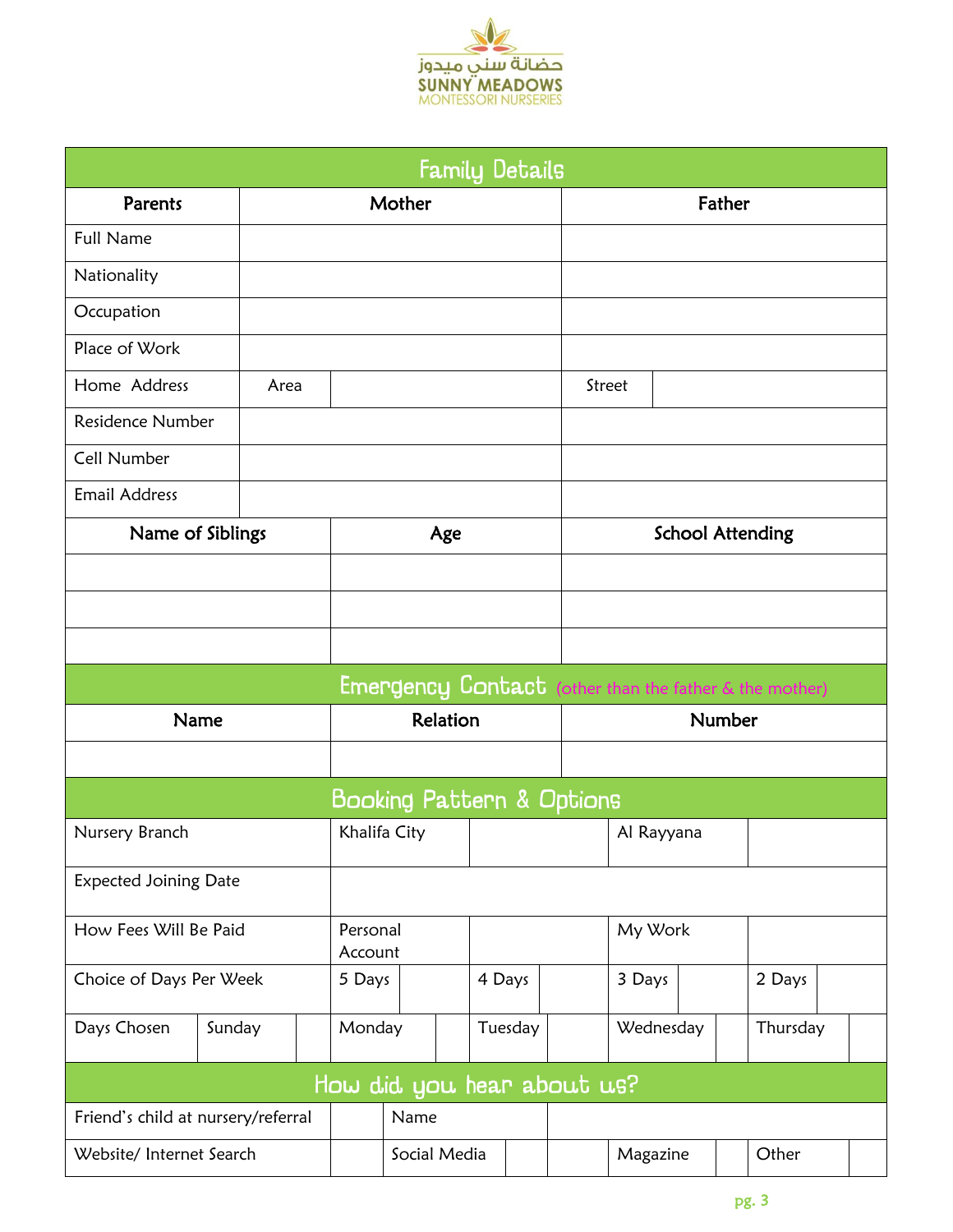

|                                                                                   |     |           | Child's Paediatrician Details |     |      |       |        |           |
|-----------------------------------------------------------------------------------|-----|-----------|-------------------------------|-----|------|-------|--------|-----------|
| Child's Full Name                                                                 |     |           |                               |     |      |       |        |           |
| Child's Date of Birth                                                             |     |           |                               | Sex | Male |       | Female |           |
| Name of Doctor/ Clinic                                                            |     |           |                               |     |      |       |        |           |
| <b>Family Clinic Number</b>                                                       |     |           |                               |     |      |       |        |           |
|                                                                                   |     |           | Child's Health History        |     |      |       |        |           |
| Please indicate if your child has had any of the following conditions/ illnesses: |     |           |                               |     |      |       |        |           |
| <b>Childhood Illness</b>                                                          | Yes | <b>No</b> | <b>Chronic Illness</b>        |     |      |       | Yes    | <b>No</b> |
| <b>Measles</b>                                                                    |     |           | Diabetes Type 1 or 2          |     |      |       |        |           |
| <b>German Measles</b>                                                             |     |           | Epilepsy                      |     |      |       |        |           |
| Chicken Pox                                                                       |     |           | <b>Heart Disease</b>          |     |      |       |        |           |
| Mumps                                                                             |     |           | Asthma                        |     |      |       |        |           |
| Whooping Cough                                                                    |     |           | Kidney Disease                |     |      |       |        |           |
| <b>Scarlet Fever</b>                                                              |     |           | Tuberculosis                  |     |      |       |        |           |
| Hand, Foot& Mouth Disease                                                         |     |           | Infectious Hepatitis          |     |      |       |        |           |
| <b>Bronchitis</b>                                                                 |     |           | Poliomyelitis                 |     |      |       |        |           |
| Pneumonia                                                                         |     |           | Rheumatism                    |     |      |       |        |           |
| Malaria                                                                           |     |           | Eczema                        |     |      |       |        |           |
| Meningitis                                                                        |     |           | <b>Disorders</b>              |     |      |       |        |           |
| Hepatitis A                                                                       |     |           | <b>Hearing Difficulty</b>     |     |      |       |        |           |
| Hepatitis B                                                                       |     |           | Vision Difficulty             |     |      |       |        |           |
| Anemia                                                                            |     |           | Speech Difficulty             |     |      |       |        |           |
| Others                                                                            |     |           | Walking Difficulty            |     |      |       |        |           |
| Has your child had any accidents or surgeries?                                    |     |           |                               |     |      |       |        |           |
| If yes, please explain.                                                           |     |           |                               |     |      |       |        |           |
| <b>Allergies</b>                                                                  |     |           |                               |     |      |       |        |           |
| Does your child suffer from an allergy?                                           |     |           |                               |     |      |       |        |           |
| What is he/she allergic to?                                                       |     |           |                               |     |      |       |        |           |
| How do the symptoms appear?                                                       |     |           |                               |     |      |       |        |           |
| Fever<br>Short Breath                                                             |     |           | Rash                          |     |      | Other |        |           |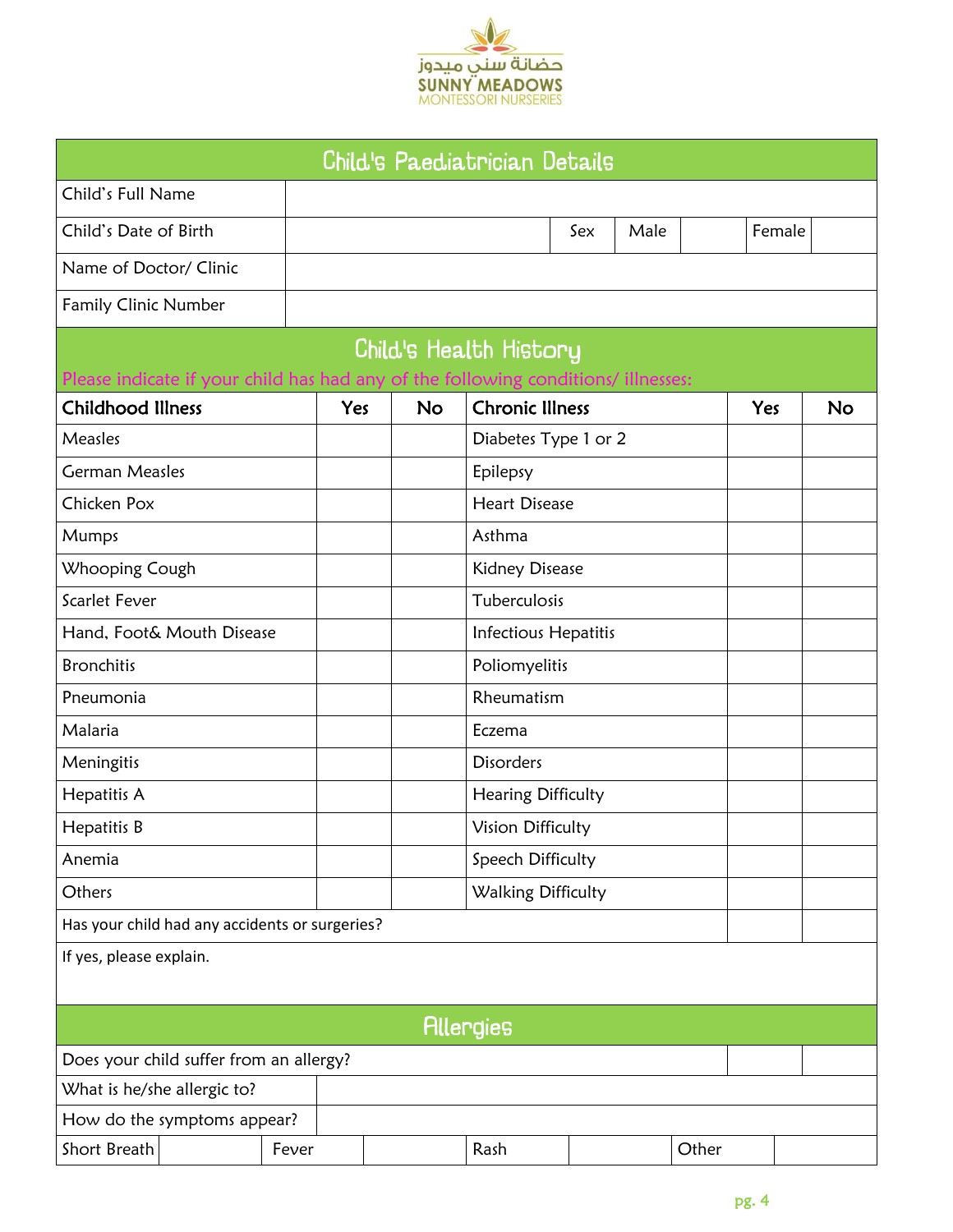

## **Illness Policy**

In order to reduce the spread of illness in the nursery, we ask the following:

- 1. Please do not bring your child to the nursery if he/she is experiencing the following symptoms or conditions:
	- A fever above 38 degrees Celsius
	- A skin rash
	- Vomiting (please wait 24 hours from the last episode to return)
	- Diarrhoea (please wait 24 hours from the last episode to return)
	- Heavy nasal discharge
	- A sore throat
	- A persistent cough
	- Red, watery and painful eyes

2. If your child has an infected sore or wound, it must be covered by a well-sealed dressing or plaster.

3. If our nursery nurse determines that your child is ill, we will contact you for immediate pick up.

4. If your child has been, or is being treated for a medical condition, please inform the nursery nurse.

Authorisation For Medication/ Emergency Medical Treatment

 Sunny Meadows has my permission to give my child the following medication, if necessary, in age appropriate dosages:

| Antipyretic (Panadol, Adol, Paracetamol, or similar non-aspirin pain relievers) | Yes  | No  |  |
|---------------------------------------------------------------------------------|------|-----|--|
| First Aid and medication for minor wounds or insect bites                       | Yes. | No. |  |

 In the event of an emergency or accident, I authorize Sunny Meadows Montessori Nursery to take my child to the nearest hospital /clinic for emergency medical treatment.

Sunny Meadows will make every attempt to contact me or my emergency contact person.

We shall also keep Sunny Meadows updated of any changes in the above information relating to our child or to ourselves at all times.

Name of Parent / Guardian

Signature & Date

## Photographs

We would greatly appreciate the opportunity to take photographs of children enrolled at Sunny Meadows and to use these images for different purposes. Please indicate your preference for the following purposes:

| Nursery Website/Facebook                                               | Yes | No.       |  |
|------------------------------------------------------------------------|-----|-----------|--|
| Nursery Display Board                                                  | Yes | No        |  |
| Nursery Promotional Literature – Brochure, Press Releases, Advertising | Yes | No.       |  |
| <b>Nursery Newsletter</b>                                              | Yes | <b>No</b> |  |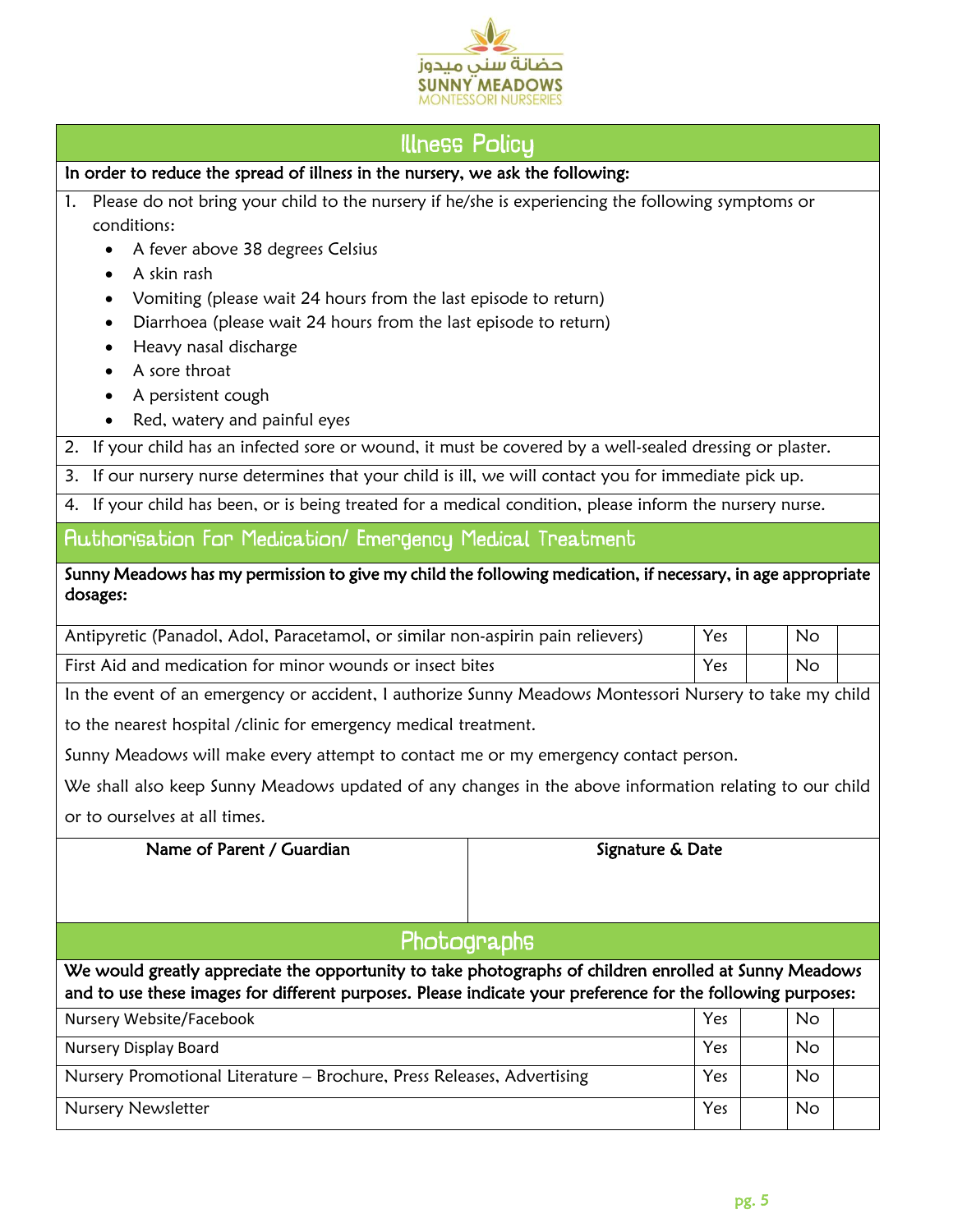

## Fee Structure

Tuition fees are to be paid in full, by due dates, as per the payment schedule & deadlines shown in the fees policy. Please note that your child will not be fully admitted or have place reserved until accounts are settled.

| Registration Fee - Non Refundable                     | AED 2,000                           |        |        |        |  |  |
|-------------------------------------------------------|-------------------------------------|--------|--------|--------|--|--|
| Fees (Per Term)                                       |                                     |        |        |        |  |  |
| <b>Tuition AED</b>                                    | 2 Days                              | 3 Days | 4 Days | 5 Days |  |  |
| Per term                                              | 6,000                               | 8,000  | 9,500  | 11,500 |  |  |
| Optional Services (Per Term)                          |                                     |        |        |        |  |  |
| Services AED                                          | 2 Days                              | 3 Days | 4 Days | 5 Days |  |  |
| Transport (Per Term)<br>Pick up & Drop off            | 1,200                               | 1,800  | 2,400  | 3,000  |  |  |
| <b>Transport (Per Term)</b><br>One way                | 600                                 | 900    | 1,200  | 1,500  |  |  |
| Afternoon Club<br>$2:00 \text{ pm} - 5:00 \text{ pm}$ | AED 50 (Per Day)*                   |        |        |        |  |  |
| Winter/Spring/Summer<br>Camp                          | AED 600 per week<br>AED 150 per day |        |        |        |  |  |

\*Afternoon Club

- $\bullet$  We operate an afternoon club, every day, from 2 pm  $-5$  pm with our fully qualified staff.
- A typical afternoon might include music, sport, arts and crafts, Zumba, cooking and free play.
- In order to allow maximum flexibility, our fees for afternoon club are just AED 50 per day.
- If you know in advance that your child will stay late every day, we will calculate the term fee based on this fee and you will be asked to pay in advance.

Please let us know in advance if you will pick your child up later than 2 pm.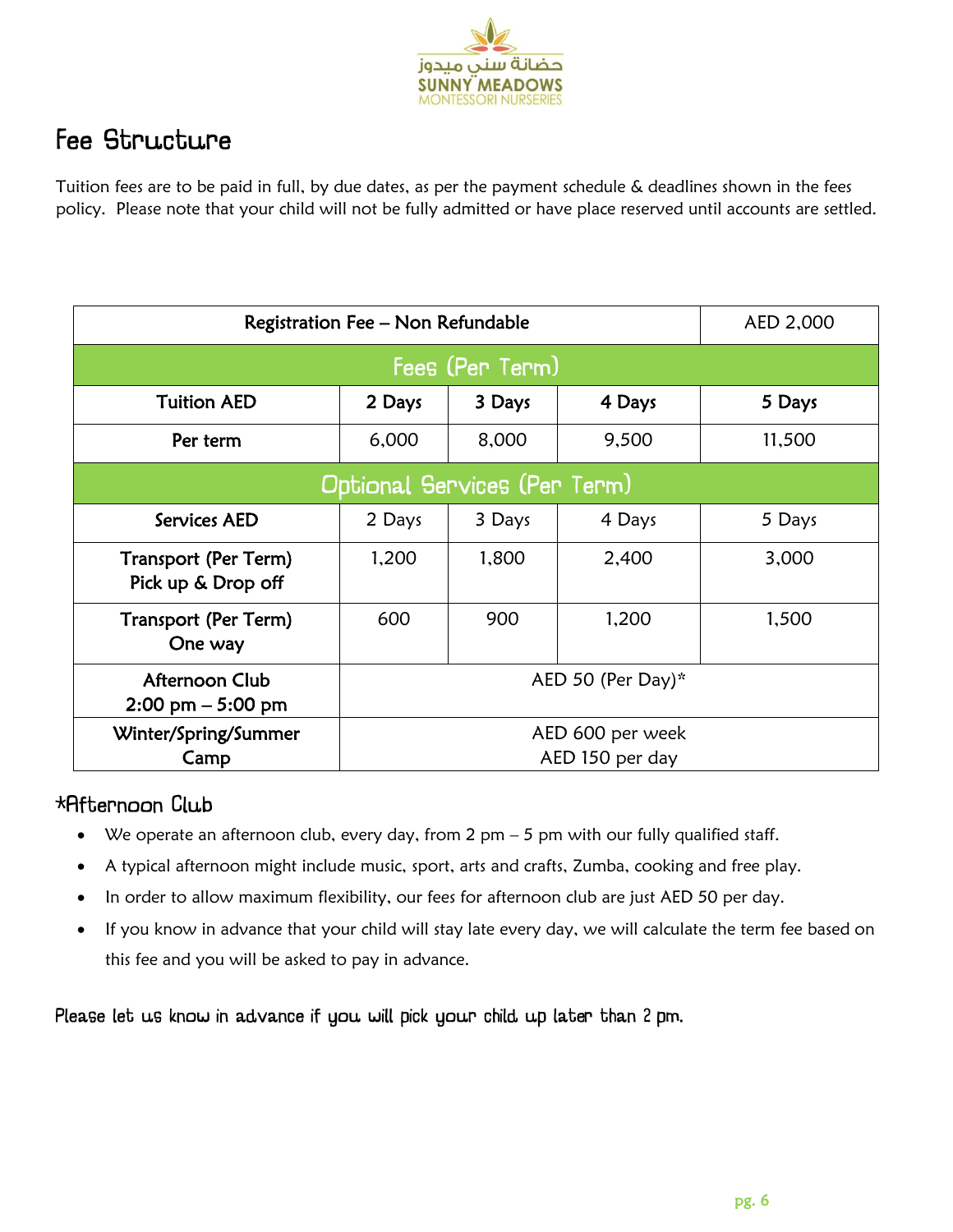

## Montessori Fees Policy

#### Payment and Fees Due Dates

Term I - full tuition fees are due in September.

Term II - full tuition fees are due in January.

Term III - full tuition fees are due in April.

The tuition fee is the same per term regardless of the number of weeks in the term. This is standard across schools & nurseries in Abu Dhabi.

You can pay annually or per term and by bank transfer, cash, credit card or cheque. If paying monthly, we require post-dated cheques to secure your child's place for that term. We will inform you before depositing cheques.

#### Optional Services

Afternoon club and transport are paid per term. Tuition fees exclude the cost of optional services. All fees (tuition fees & optional services fees) are non-transferable, and cannot be carried forward to a subsequent academic term or year.

#### Late Entry

If a child joins at a later date during the term, the full amount is still due for registration. However, the tuition fee will be calculated on a pro-rata rate for that term, depending on when the child joined.

#### Child Withdrawal

If a child withdraws at any time, or does not join, the fee for registration of AED 2,000 is non-refundable. Sunny Meadows reserves the right to refuse re-admission unless all previous outstanding balances have been settled and if fees are not paid in the manner stated herein.

Sunny Meadows reserves the right to withhold the report cards until settlement of all outstanding balances. Sunny Meadows reserves the right to make any changes and exceptions to its fee policy at its discretion at any time.

#### **Declaration**

We have read & accept the Sunny Meadows Nursery admission application, fees policy and rules. We confirm that all information in the admission application is true and accurate. We agree to fully abide by all of policies in support of our child's well-being, including tuition fee payment. We understand that Sunny Meadows provides a transport service, an extended day option, and the fees for these optional services are not included in the tuition fee. We shall submit all required documents not accompanying this admission application to Sunny Meadows within 1 calendar week from confirmation of our child's seat.

We, the parents of the parents of the parents of the parents of the parents of the parents of the parents of the parents of the parents of the parents of the parents of the parents of the parents of the parents of the pare

Sunny Meadows' terms and conditions for enrolment of our child at the nursery.

| Name of Parent/Guardian | Signature |
|-------------------------|-----------|
|                         |           |
|                         |           |